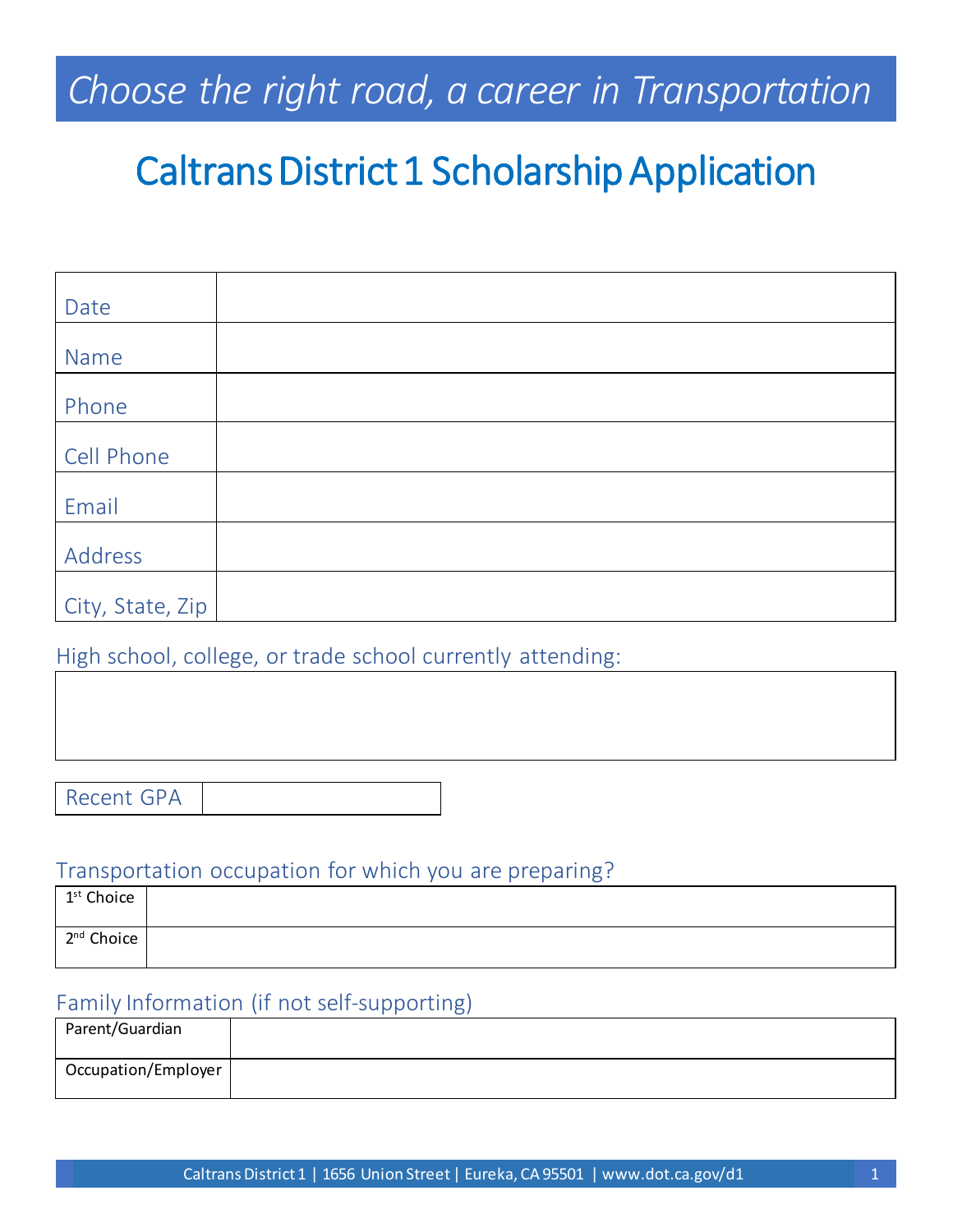| Parent/Guardian     |  |
|---------------------|--|
| Occupation/Employer |  |

## Other family members living in the same household with you: Yes□No□

| <b>NAME</b> | <b>AGE</b> |                    | <b>DEPENDENT RELATIONSHIP</b> |
|-------------|------------|--------------------|-------------------------------|
|             |            | $Yes \Box No \Box$ |                               |
|             |            | $Yes \Box No \Box$ |                               |
|             |            | $Yes \Box No \Box$ |                               |
|             |            | $Yes \Box No \Box$ |                               |

## How do you plan to finance your education?

Will you be receiving any other financial assistance? Yes□No□

ACADEMIC: List the school activities in which you currently or have previously participated (student government, extracurricular, athletic, etc.)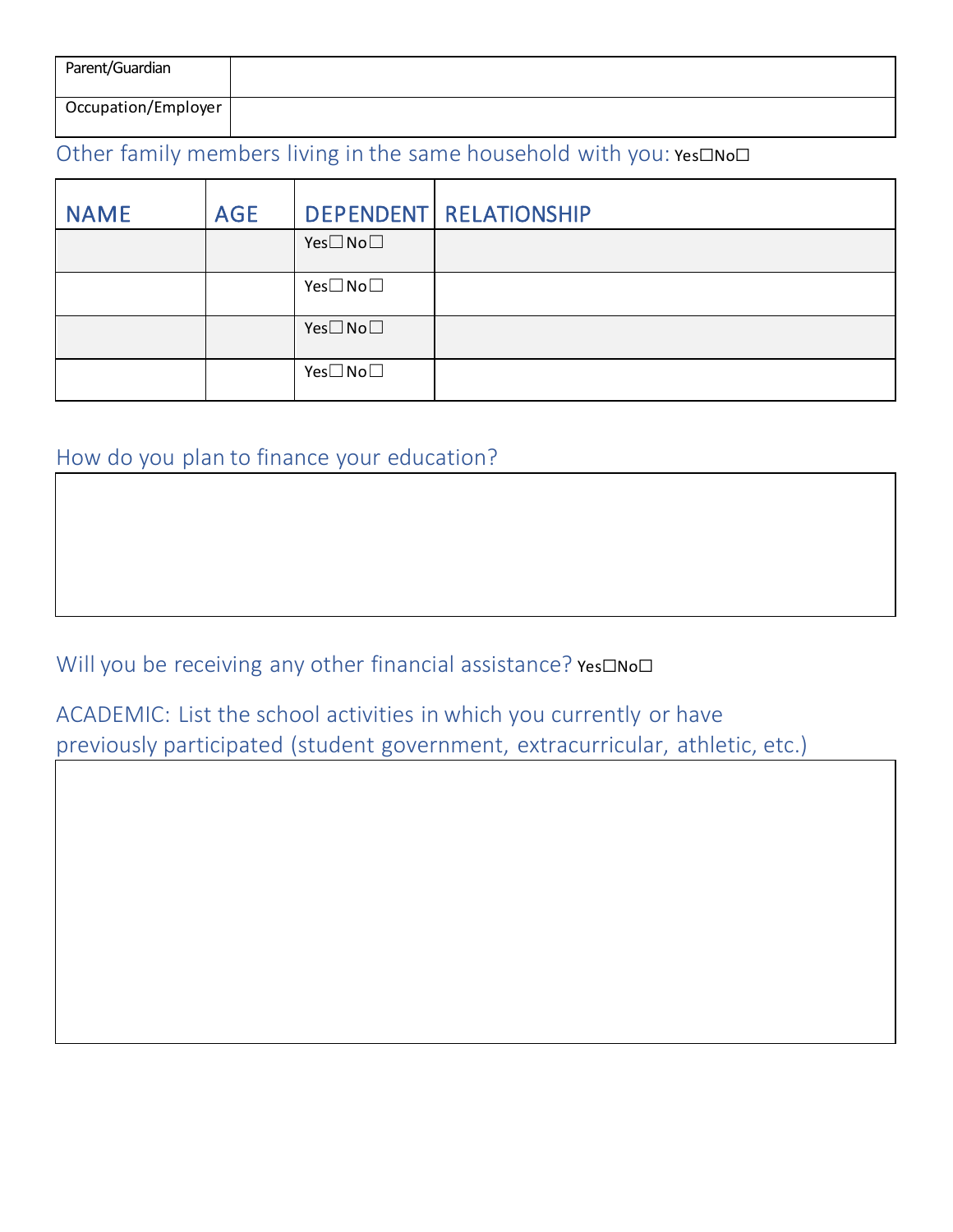## *Choose the right road, a career in Transportation*

COMMUNITY: List community activities in which you have been involved (4-H, volunteering, scouting, etc.).

SPECIAL RECOGNITION: (honors, prizes, scholarships, etc.)

What specific interests do you have in the transportation field?